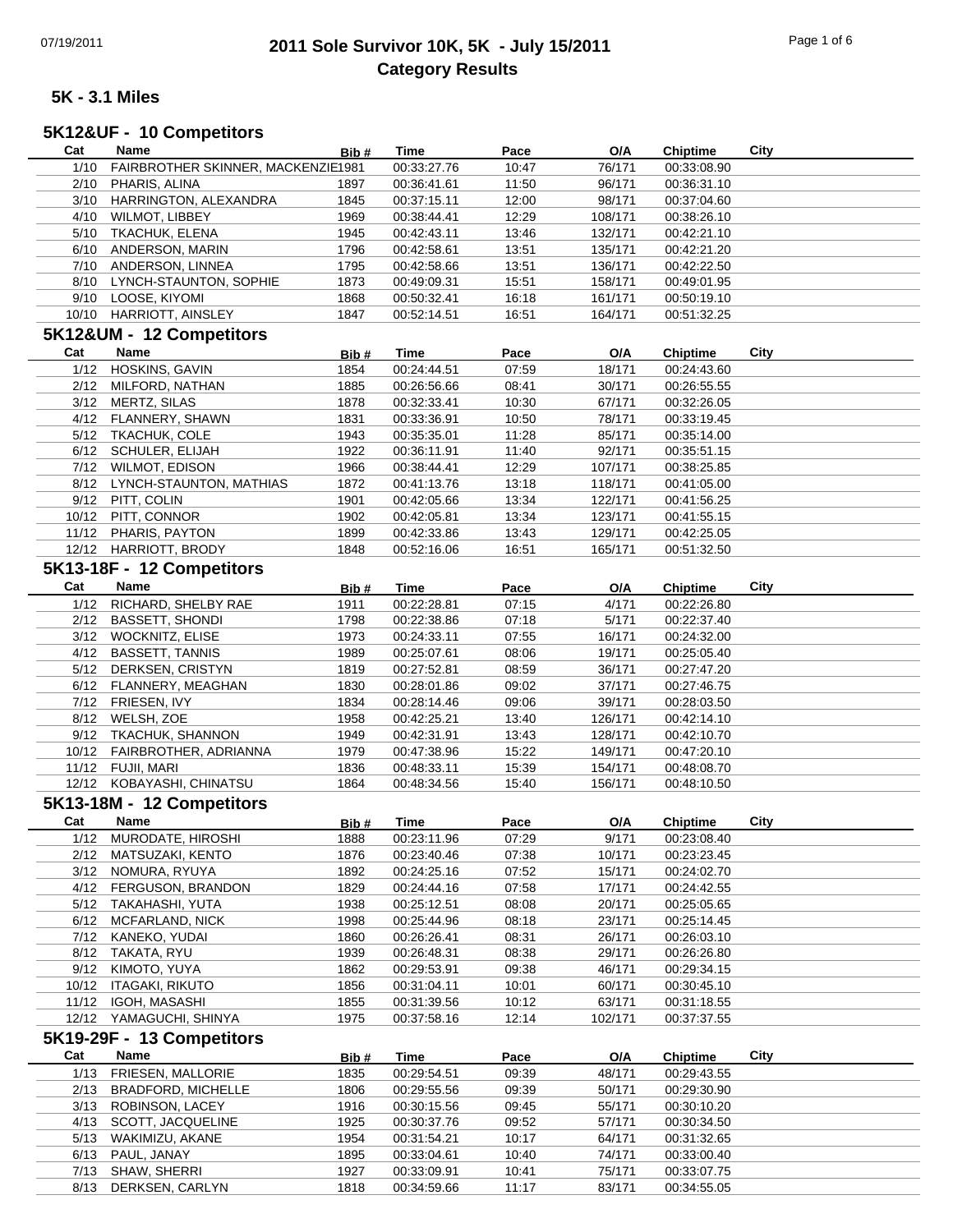## 07/19/2011 **2011 Sole Survivor 10K, 5K - July 15/2011** Page 2 of 6 **Category Results**

#### **5K - 3.1 Miles**

#### **Cat Name Bib # Time Pace O/A Chiptime City 5K19-29F - 13 Competitors**

|       | 9/13 REYNOLDS, NICOLE     | 1910  | 00:38:36.81 | 12:27 | 105/171 | 00:38:21.70     |      |
|-------|---------------------------|-------|-------------|-------|---------|-----------------|------|
|       | 10/13 PALLOWAY, MEGAN     | 1893  | 00:40:35.91 | 13:05 | 113/171 | 00:40:20.10     |      |
|       | 11/13 TYLER, BRITTANY     | 1950  | 00:42:42.26 | 13:46 | 131/171 | 00:42:23.10     |      |
| 12/13 | DESHARNAIS, RACHEL        | 1821  | 00:46:10.56 | 14:53 | 145/171 | 00:45:58.80     |      |
|       | 13/13 KUBO, AYANO         | 1865  | 00:48:33.21 | 15:39 | 155/171 | 00:48:08.30     |      |
|       |                           |       |             |       |         |                 |      |
|       | 5K19-29M - 4 Competitors  |       |             |       |         |                 |      |
| Cat   | Name                      | Bib # | Time        | Pace  | O/A     | <b>Chiptime</b> | City |
| 1/4   | MINAGAWA, TAISUKE         | 1887  | 00:23:42.81 | 07:39 | 11/171  | 00:23:36.20     |      |
|       | 2/4 ROBINSON, RYAN        | 1917  | 00:27:49.11 | 08:58 | 35/171  | 00:27:44.65     |      |
|       | 3/4 NAKAYAMA, KOHEI       | 1889  | 00:29:54.76 | 09:39 | 49/171  | 00:29:31.60     |      |
| 4/4   | <b>BOMAK, DEREK</b>       | 1802  | 00:40:37.26 | 13:06 | 114/171 | 00:40:20.90     |      |
|       |                           |       |             |       |         |                 |      |
|       | 5K30-39F - 25 Competitors |       |             |       |         |                 |      |
| Cat   | Name                      | Bib#  | <b>Time</b> | Pace  | O/A     | <b>Chiptime</b> | City |
| 1/25  | FERGUSON, BILLIE-JO       | 1828  | 00:22:56.06 | 07:23 | 7/171   | 00:22:53.95     |      |
| 2/25  | WORTLEY, LEANNE           | 3797  | 00:23:55.91 | 07:43 | 14/171  | 00:23:50.50     |      |
| 3/25  | GOOD, ELIZABETH           | 1837  | 00:26:11.76 | 08:27 | 25/171  | 00:25:49.05     |      |
| 4/25  | <b>BLACK, JODIE</b>       | 1801  | 00:27:45.81 | 08:57 | 33/171  | 00:27:35.35     |      |
| 5/25  | LEE, EUNYOUNG             | 1867  | 00:27:47.31 | 08:57 | 34/171  | 00:27:39.95     |      |
| 6/25  | <b>WIENS, CHARMAINE</b>   | 1960  | 00:28:08.71 | 09:04 | 38/171  | 00:28:08.71     |      |
| 7/25  | STALEY, CORINNE           | 3783  | 00:29:06.76 | 09:23 | 42/171  | 00:28:54.35     |      |
| 8/25  | MCCARTHY, CHANTEL         | 3821  | 00:29:48.16 | 09:36 | 45/171  | 00:29:20.30     |      |
| 9/25  | STACHERUK, SUSAN          | 1935  | 00:29:54.31 | 09:38 | 47/171  | 00:29:38.80     |      |
|       |                           |       |             |       |         |                 |      |
| 10/25 | ALBIZZATI, TARYN          | 1793  | 00:30:36.86 | 09:52 | 56/171  | 00:30:11.40     |      |
| 11/25 | MEYER, CHANTAL            | 1881  | 00:31:55.06 | 10:17 | 65/171  | 00:31:55.06     |      |
| 12/25 | TKACHUK, KERI             | 3789  | 00:32:34.71 | 10:30 | 69/171  | 00:32:32.15     |      |
| 13/25 | NEUMEIER, MELISSA         | 1890  | 00:32:42.96 | 10:33 | 70/171  | 00:32:28.80     |      |
| 14/25 | DUQUETTE, LAURIE          | 1826  | 00:34:18.91 | 11:04 | 81/171  | 00:33:55.85     |      |
| 15/25 | <b>WEBSTER, RENEE</b>     | 1956  | 00:34:23.01 | 11:05 | 82/171  | 00:33:54.70     |      |
| 16/25 | WILMOT, JENNY             | 1968  | 00:35:50.96 | 11:33 | 88/171  | 00:35:37.55     |      |
| 17/25 | SIGSWORTH, JENNIFER       | 1928  | 00:36:02.11 | 11:37 | 89/171  | 00:35:42.75     |      |
| 18/25 | KINDRAT, TANYA            | 1863  | 00:36:05.41 | 11:38 | 91/171  | 00:35:53.05     |      |
| 19/25 | REKTOR, MELISSA           | 1909  | 00:36:28.71 | 11:46 | 94/171  | 00:35:58.70     |      |
| 20/25 | PATCHING, SHARALYN        | 1894  | 00:38:17.66 | 12:21 | 104/171 | 00:38:03.75     |      |
| 21/25 | PHARIS, LEONA             | 1898  | 00:42:35.31 | 13:44 | 130/171 | 00:42:23.25     |      |
|       |                           |       |             |       |         |                 |      |
| 22/25 | ANDERSON, ELIZABETH       | 1794  | 00:42:58.41 | 13:51 | 134/171 | 00:42:22.60     |      |
| 23/25 | WINN, DARLENE             | 1972  | 00:47:02.61 | 15:10 | 147/171 | 00:46:44.05     |      |
| 24/25 | <b>HATFIELD, CHARON</b>   | 1853  | 00:49:03.91 | 15:49 | 157/171 | 00:49:03.91     |      |
| 25/25 | LOOSE, THEA               | 1869  | 00:50:32.26 | 16:18 | 160/171 | 00:50:19.60     |      |
|       | 5K30-39M - 11 Competitors |       |             |       |         |                 |      |
| Cat   | Name                      | Bib#  | <b>Time</b> | Pace  | O/A     | Chiptime        | City |
| 1/11  | <b>BLACK, JIM</b>         | 1800  | 00:23:00.96 | 07:25 | 8/171   | 00:22:59.25     |      |
| 2/11  | WIENS, ANDREW             | 1959  | 00:23:46.71 | 07:40 | 12/171  | 00:23:42.65     |      |
|       |                           |       |             |       |         |                 |      |
| 3/11  | SPICKNELL, DARREN         | 1933  | 00:26:42.21 | 08:36 | 27/171  | 00:26:35.50     |      |
| 4/11  | <b>BRADLEY, BRIAN</b>     | 1807  | 00:26:42.36 | 08:36 | 28/171  | 00:26:10.10     |      |
| 5/11  | WEBSTER, JASON            | 1955  | 00:30:09.06 | 09:43 | 53/171  | 00:29:40.60     |      |
| 6/11  | PLOSZ, BRENDAN            | 1905  | 00:31:57.01 | 10:18 | 66/171  | 00:31:39.55     |      |
| 7/11  | MERTZ, MICHAEL            | 1877  | 00:32:33.71 | 10:30 | 68/171  | 00:32:25.60     |      |
| 8/11  | <b>HARRINGTON, MIKE</b>   | 1846  | 00:37:18.06 | 12:01 | 99/171  | 00:37:08.45     |      |
| 9/11  | <b>WILMOT, BILL</b>       | 1965  | 00:38:44.26 | 12:29 | 106/171 | 00:38:25.70     |      |
| 10/11 | <b>SCHULER, BROCK</b>     | 1920  | 00:41:01.91 | 13:14 | 115/171 | 00:40:37.85     |      |
| 11/11 | ANDERSON, ROBERT          | 1797  | 00:43:00.51 | 13:52 | 137/171 | 00:42:23.95     |      |
|       | 5K40-49F - 22 Competitors |       |             |       |         |                 |      |
|       |                           |       |             |       |         |                 |      |
| Cat   | Name                      | Bib#  | <b>Time</b> | Pace  | O/A     | <b>Chiptime</b> | City |
| 1/22  | WAKALUJ, TRACEY           | 1952  | 00:20:40.06 | 06:40 | 1/171   | 00:20:38.35     |      |
| 2/22  | WAKALUK-YANCO, KATHY      | 1953  | 00:23:48.66 | 07:40 | 13/171  | 00:23:47.05     |      |
| 3/22  | WOCKNITZ, LYNN            | 1974  | 00:25:19.51 | 08:10 | 21/171  | 00:25:19.50     |      |
| 4/22  | NICHOLS, ERICKA           | 1993  | 00:25:54.36 | 08:21 | 24/171  | 00:25:42.90     |      |
|       | LYLE, CYNDI               | 1870  | 00:29:33.81 | 09:32 | 44/171  | 00:29:25.70     |      |
| 5/22  |                           |       |             | 09:40 | 52/171  | 00:29:46.70     |      |
| 6/22  | <b>WILSON, TAMMIE</b>     | 1971  | 00:29:59.66 |       |         |                 |      |
| 7/22  | MILFORD, DARSEY           | 1884  | 00:30:13.31 | 09:44 | 54/171  | 00:30:09.25     |      |
| 8/22  |                           | 1915  | 00:31:17.61 |       |         |                 |      |
|       | ROBINSON, KARI-ANNE       |       |             | 10:05 | 61/171  | 00:31:12.55     |      |
| 9/22  | CERNEY, LINDA             | 1810  | 00:34:10.21 | 11:01 | 79/171  | 00:33:53.20     |      |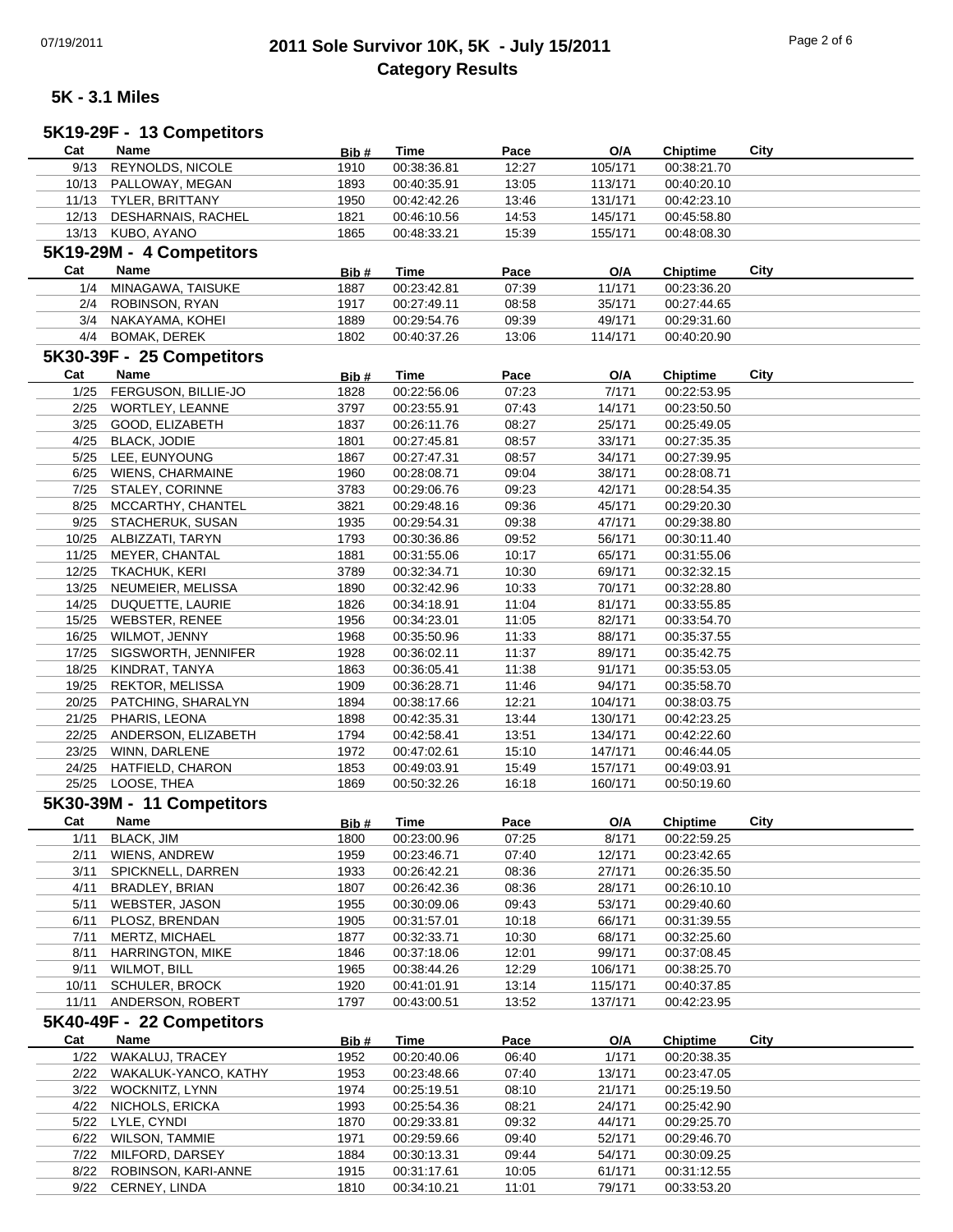## 07/19/2011 **2011 Sole Survivor 10K, 5K - July 15/2011** Page 3 of 6 **Category Results**

#### **5K - 3.1 Miles**

## **5K40-49F - 22 Competitors**

| Cat                      | Name                      | Bib# | Time        | Pace  | O/A        | <b>Chiptime</b> | City |  |
|--------------------------|---------------------------|------|-------------|-------|------------|-----------------|------|--|
| 10/22                    | SITTER, SANDRA            | 1930 | 00:37:37.41 | 12:08 | 100/171    | 00:37:32.80     |      |  |
| 11/22                    | COLLINGS, MICHEL          | 1813 | 00:39:27.16 | 12:43 | 109/171    | 00:39:11.15     |      |  |
| 12/22                    | WOEHLEKE, LESLIE          | 1997 | 00:39:41.71 | 12:48 | 111/171    | 00:39:16.90     |      |  |
|                          |                           | 1988 |             |       |            |                 |      |  |
| 13/22                    | MCFARLAND, TRACEY         |      | 00:40:29.21 | 13:03 | 112/171    | 00:40:04.50     |      |  |
| 14/22                    | <b>HANTIUK, JANICE</b>    | 1844 | 00:41:13.76 | 13:18 | 117/171    | 00:40:47.95     |      |  |
| 15/22                    | BONNER, SHELLY            | 1804 | 00:41:14.16 | 13:18 | 119/171    | 00:40:49.25     |      |  |
| 16/22                    | GRUCA, YOLANDA            | 1840 | 00:41:56.96 | 13:31 | 121/171    | 00:41:37.60     |      |  |
| 17/22                    | PITT, MICHELE             | 1904 | 00:43:00.91 | 13:52 | 138/171    | 00:42:50.40     |      |  |
| 18/22                    | ROBUTKA, KERRY            | 1918 | 00:46:03.41 | 14:51 | 143/171    | 00:45:40.25     |      |  |
| 19/22                    | CRAWFORD, SHERI           | 1814 | 00:47:03.61 | 15:10 | 148/171    | 00:46:43.15     |      |  |
| 20/22                    | <b>HICKS, JULIA</b>       | 1987 | 00:47:40.66 | 15:22 | 150/171    | 00:47:27.55     |      |  |
| 21/22                    | LYNCH-STAUNTON, LAUREN    | 1871 | 00:49:09.66 | 15:51 | 159/171    | 00:48:59.15     |      |  |
|                          | 22/22 FLANNERY, TERRY     | 1832 | 00:57:14.61 | 18:28 | 167/171    | 00:56:58.00     |      |  |
|                          |                           |      |             |       |            |                 |      |  |
|                          | 5K40-49M - 10 Competitors |      |             |       |            |                 |      |  |
| Cat                      | Name                      | Bib# | Time        | Pace  | O/A        | Chiptime        | City |  |
| 1/10                     | <b>WELSH, CAMERON</b>     | 1957 | 00:21:51.01 | 07:02 | 3/171      | 00:21:46.95     |      |  |
| 2/10                     | <b>TKACHUK, SCOTT</b>     | 1948 | 00:22:48.16 | 07:21 | 6/171      | 00:22:27.10     |      |  |
| 3/10                     | STAOBBE, RICHARD          | 1936 | 00:27:07.66 | 08:45 | 31/171     | 00:27:01.05     |      |  |
| 4/10                     | FOMRADAS, ADAM            | 1833 | 00:28:58.06 | 09:20 | 41/171     | 00:28:41.70     |      |  |
|                          |                           |      |             |       |            |                 |      |  |
| 5/10                     | YANKE, JAY                | 1977 | 00:34:10.76 | 11:01 | 80/171     | 00:33:52.20     |      |  |
| 6/10                     | <b>TKACHUK, ROB</b>       | 1947 | 00:35:34.86 | 11:28 | 84/171     | 00:35:14.10     |      |  |
| 7/10                     | HANTIUK, DOUGLAS          | 1843 | 00:35:44.16 | 11:31 | 86/171     | 00:35:19.35     |      |  |
| 8/10                     | <b>SCHULER, TRENT</b>     | 1923 | 00:36:12.96 | 11:40 | 93/171     | 00:35:51.10     |      |  |
| 9/10                     | <b>BRAUN, ERNIE</b>       | 1808 | 00:36:29.06 | 11:46 | 95/171     | 00:35:59.75     |      |  |
|                          | 10/10 PITT, DONALD        | 1903 | 00:42:06.56 | 13:35 | 124/171    | 00:41:56.55     |      |  |
|                          | 5K50-59F - 20 Competitors |      |             |       |            |                 |      |  |
|                          |                           |      |             |       |            |                 |      |  |
| Cat                      | Name                      | Bib# | <b>Time</b> | Pace  | O/A        | <b>Chiptime</b> | City |  |
| 1/20                     | SCIARRA, JUDY             | 1924 | 00:29:17.46 | 09:27 | 43/171     | 00:28:58.80     |      |  |
| 2/20                     | SCOTT, JANE               | 1926 | 00:30:37.76 | 09:52 | 58/171     | 00:30:34.80     |      |  |
| 3/20                     | <b>BOND, RHONDA</b>       | 1803 | 00:33:34.36 | 10:49 | 77/171     | 00:33:30.05     |      |  |
| 4/20                     | NICHOLSON, KAREN          | 1891 | 00:36:03.56 | 11:38 | 90/171     | 00:35:57.45     |      |  |
| 5/20                     | DERKSEN, AUDREY           | 1817 | 00:36:41.96 | 11:50 | 97/171     | 00:36:32.90     |      |  |
| 6/20                     | SIGSWORTH, LINDA          | 1929 | 00:38:06.06 | 12:17 | 103/171    | 00:37:48.15     |      |  |
| 7/20                     | SCHULE, JAMIE             | 1919 | 00:42:20.71 | 13:39 | 125/171    | 00:42:09.25     |      |  |
|                          |                           |      |             |       |            |                 |      |  |
| 8/20                     | DAVIES, WENDY             | 1816 | 00:42:25.36 | 13:40 | 127/171    | 00:42:13.60     |      |  |
| 9/20                     | RINALDI, BECKY            | 1912 | 00:42:44.76 | 13:47 | 133/171    | 00:42:27.65     |      |  |
| 10/20                    | THRESHER, ANN             | 1942 | 00:43:02.11 | 13:52 | 139/171    | 00:42:51.95     |      |  |
| 11/20                    | WILLIAMS, VAL             | 1964 | 00:43:03.01 | 13:53 | 140/171    | 00:42:35.70     |      |  |
| 12/20                    | DAVIDSON, CHRIS           | 1815 | 00:43:03.86 | 13:53 | 141/171    | 00:42:35.65     |      |  |
| 13/20                    | TYLER, DARLA              | 1951 | 00:45:21.86 | 14:38 | 142/171    | 00:45:00.35     |      |  |
| 14/20                    | <b>BUCKLE, BRIDGETTE</b>  | 1809 | 00:46:03.66 | 14:51 | 144/171    | 00:45:40.70     |      |  |
| 15/20                    | DYKSTRA, KAREN            | 1827 | 00:46:10.76 | 14:53 | 146/171    | 00:45:58.20     |      |  |
| 16/20                    | JOHNSON, JOYCE            | 1858 | 00:47:57.56 | 15:28 | 153/171    | 00:47:26.20     |      |  |
| 17/20                    | KELLY, BARB               | 1861 | 00:50:34.11 | 16:18 | 162/171    | 00:50:19.20     |      |  |
|                          |                           |      | 00:50:34.21 |       |            |                 |      |  |
| 18/20                    | <b>WILSON, ANNE</b>       | 1970 |             | 16:18 | 163/171    | 00:50:20.20     |      |  |
| 19/20                    | MAKIN, JOANNE             | 1995 | 00:56:32.91 | 18:14 | 166/171    | 00:56:20.40     |      |  |
| 20/20                    | REED, CAROLYN             | 1908 | 00:57:23.16 | 18:30 | 171/171    | 00:56:49.85     |      |  |
| 5K50-59M - 5 Competitors |                           |      |             |       |            |                 |      |  |
| Cat                      | <b>Name</b>               | Bib# | Time        | Pace  | <u>O/A</u> | Chiptime        | City |  |
| 1/5                      | ROBINSON, AL              | 1914 | 00:20:51.16 | 06:43 | 2/171      | 00:20:47.25     |      |  |
|                          |                           |      |             |       | 22/171     |                 |      |  |
| 2/5                      | DERKSEN, JOHN             | 1820 | 00:25:31.81 | 08:14 |            | 00:25:25.90     |      |  |
| 3/5                      | KUHL, GREG                | 1866 | 00:29:57.41 | 09:39 | 51/171     | 00:29:54.00     |      |  |
| 4/5                      | DUECK, MARVIN             | 1824 | 00:33:02.31 | 10:39 | 73/171     | 00:32:53.25     |      |  |
| 5/5                      | MAHIEUX, RAY              | 1875 | 00:57:14.71 | 18:28 | 168/171    | 00:56:59.40     |      |  |
|                          | 5K60-69F - 8 Competitors  |      |             |       |            |                 |      |  |
| Cat                      | Name                      |      | <b>Time</b> | Pace  | O/A        | <b>Chiptime</b> | City |  |
|                          |                           | Bib# |             |       |            |                 |      |  |
| 1/8                      | SOMMERVILLE, PAM          | 1931 | 00:31:01.21 | 10:00 | 59/171     | 00:30:58.90     |      |  |
| 2/8                      | TAMBORINI, MARTHA         | 1940 | 00:32:46.36 | 10:34 | 71/171     | 00:32:28.05     |      |  |
| 3/8                      |                           |      |             |       | 72/171     | 00:32:46.50     |      |  |
|                          | STRINGER, ELEANOR         | 1937 | 00:33:00.21 | 10:38 |            |                 |      |  |
| 4/8                      | JOHNSON, JOAN             | 1857 | 00:35:49.21 | 11:33 | 87/171     | 00:35:35.20     |      |  |
| 5/8                      | <b>GROAT, SHARON</b>      | 1839 | 00:39:41.61 | 12:48 | 110/171    | 00:39:17.90     |      |  |
| 6/8                      | SCHULER, EILEEN           | 1921 | 00:41:06.01 | 13:15 | 116/171    | 00:40:42.00     |      |  |